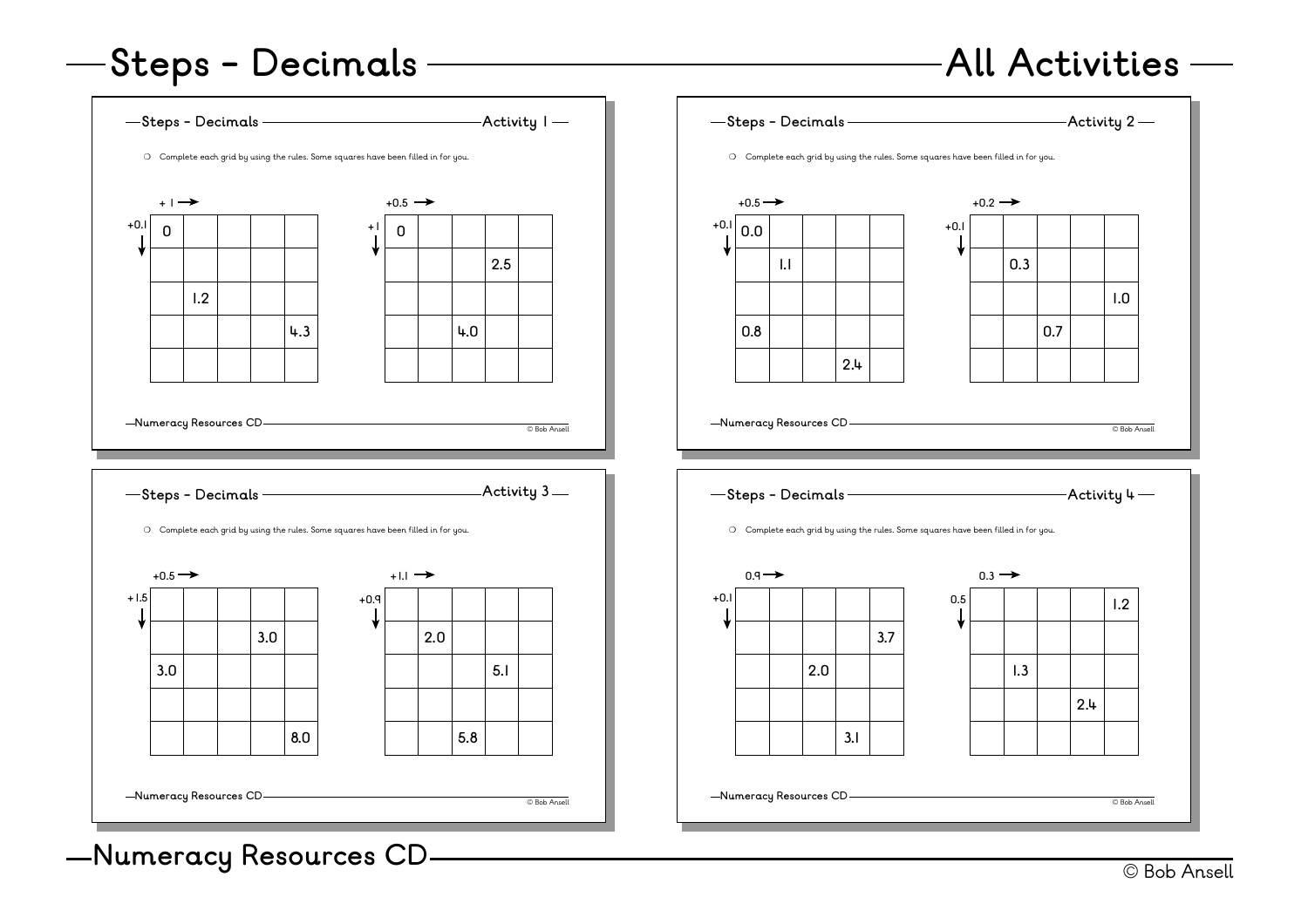# **Steps - Decimals**







![](_page_1_Figure_4.jpeg)

© Bob Ansell **Numeracy Resources CD**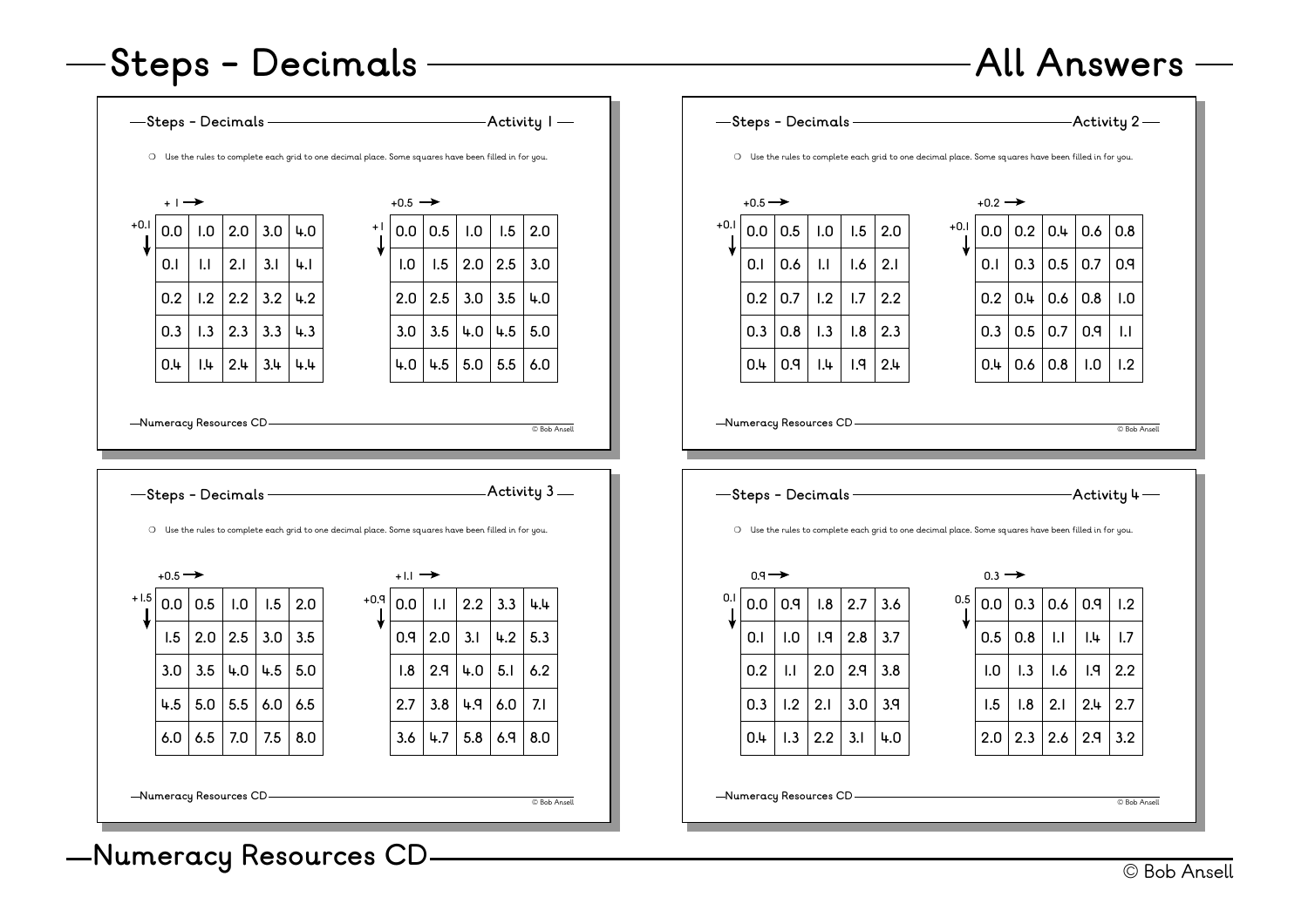❍ Use the rules to complete each grid to one decimal place. Some squares have been filled in for you.

|        | $+$ 1 |              |                             |     |     |  |  |  |
|--------|-------|--------------|-----------------------------|-----|-----|--|--|--|
| $+0.1$ | 0.0   |              | $1.0 \,   2.0$              | 3.0 | 4.0 |  |  |  |
|        | 0.I   | $\mathsf{L}$ | 2.1                         | 3.1 | 4.1 |  |  |  |
|        | 0.2   |              | $1.2$   2.2<br>$\mathbb{R}$ | 3.2 | 4.2 |  |  |  |
|        | 0.3   | 1.3          | $\vert 2.3$                 | 3.3 | 4.3 |  |  |  |
|        | 0.4   | .4           | $\vert 2.4$                 | 3.4 | 4.4 |  |  |  |

 $+0.5 \rightarrow$ 

| $+ $ | 0.0 | 0.5               | 1.0            | 1.5               | 2.0 |
|------|-----|-------------------|----------------|-------------------|-----|
|      | 1.0 |                   | $1.5 \,   2.0$ | $\vert 2.5 \vert$ | 3.0 |
|      | 2.0 | $2.5 \,   \, 3.0$ |                | 3.5               | 4.0 |
|      | 3.0 | 3.5               | 4.0            | 4.5               | 5.0 |
|      | 4.0 | 4.5               | 5.0            | 5.5               | 6.0 |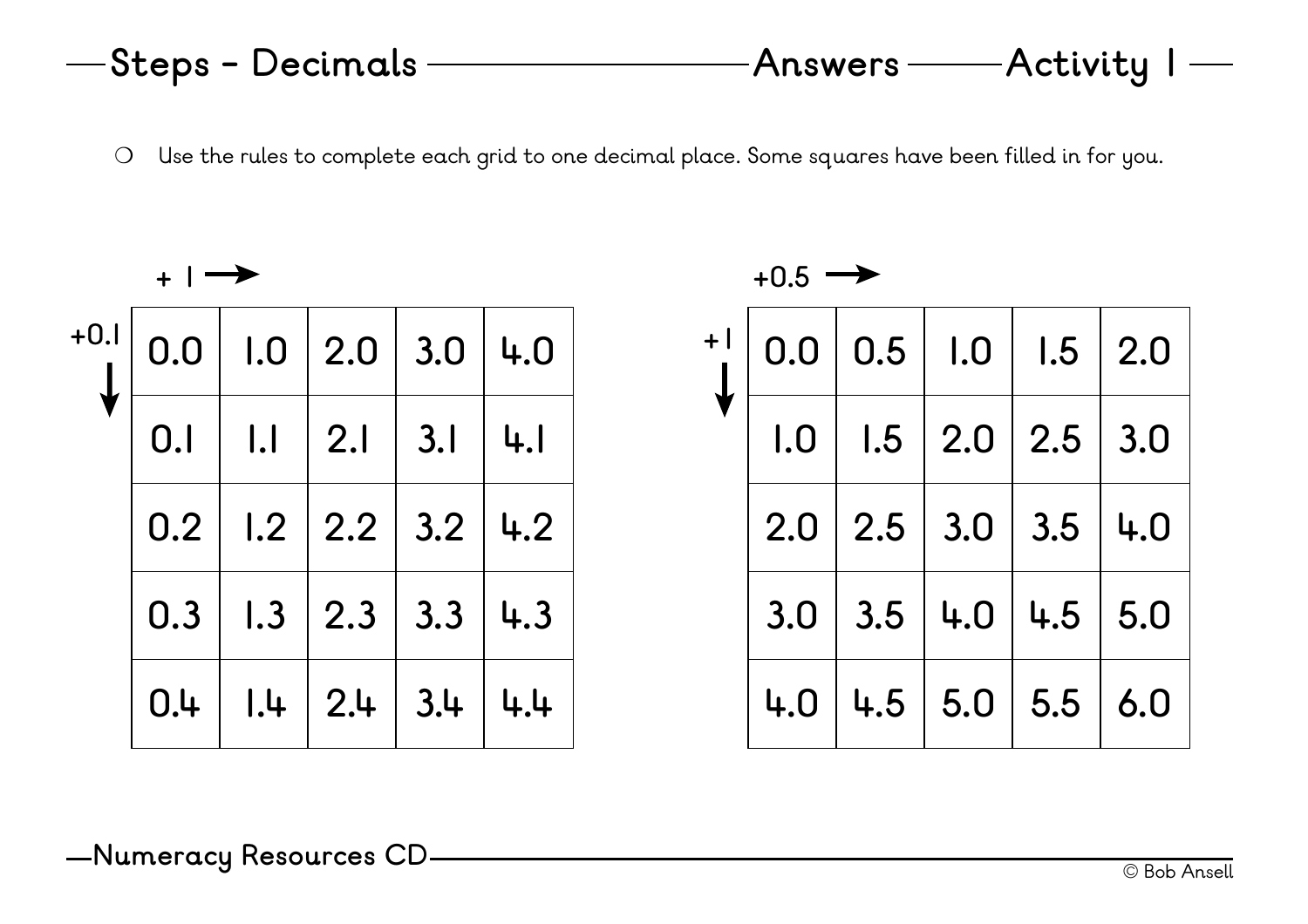❍ Use the rules to complete each grid to one decimal place. Some squares have been filled in for you.

| $+0.5 \rightarrow$ |     |     |              |     |     |  |
|--------------------|-----|-----|--------------|-----|-----|--|
| $+0.1$             | 0.0 | 0.5 | 1.0          | 1.5 | 2.0 |  |
|                    | 0.1 | 0.6 | $\mathsf{L}$ | 1.6 | 2.1 |  |
|                    | 0.2 | 0.7 | 1.2          | 1.7 | 2.2 |  |
|                    | 0.3 | 0.8 | 1.3          | 1.8 | 2.3 |  |
|                    | 0.4 | 0.9 | .            | 1.9 | 2.4 |  |

| $+0.2$ |  |  |
|--------|--|--|
|        |  |  |

| $+0.1$ |     |                 |                               | $0.0$ 0.2 0.4 0.6 0.8                 |              |
|--------|-----|-----------------|-------------------------------|---------------------------------------|--------------|
|        | 0.1 |                 |                               | $\vert 0.3 \vert 0.5 \vert 0.7 \vert$ | 0.9          |
|        |     |                 | $0.2$   $0.4$   $0.6$   $0.8$ |                                       | $\vert$ 1.0  |
|        |     | 0.3   0.5   0.7 |                               | 0.9                                   | $\mathsf{L}$ |
|        |     | 0.4   0.6   0.8 |                               | $\vert$ 1.0                           | 1.2          |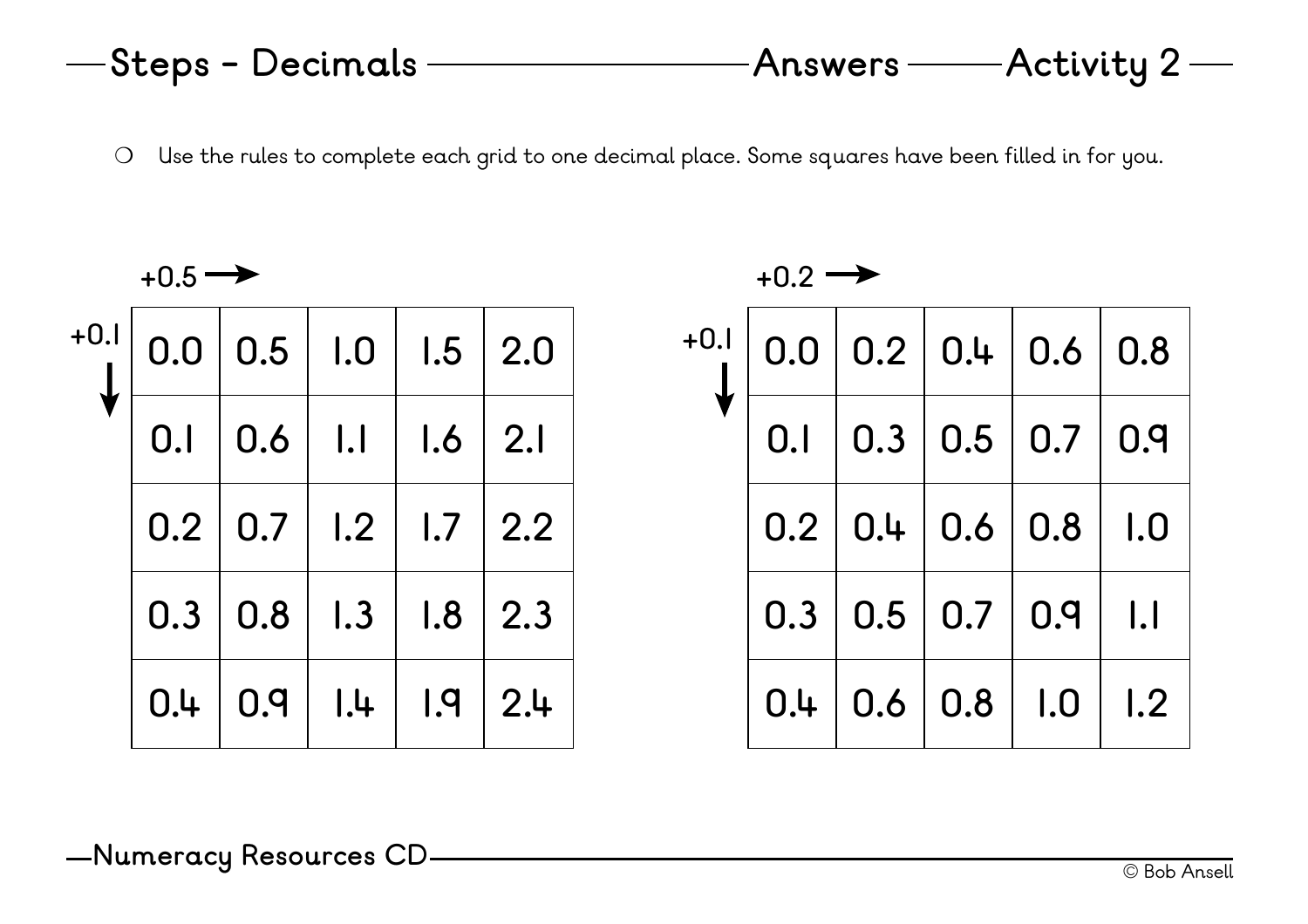❍ Use the rules to complete each grid to one decimal place. Some squares have been filled in for you.

|        | $+0.5 \rightarrow$ |                         |                     |     |     |  |  |  |
|--------|--------------------|-------------------------|---------------------|-----|-----|--|--|--|
| $+1.5$ | 0.0                |                         | $0.5$   $1.0$       | 1.5 | 2.0 |  |  |  |
|        |                    | $1.5$   2.0   2.5   3.0 |                     |     | 3.5 |  |  |  |
|        | 3.0                | 3.5                     | 4.0                 | 4.5 | 5.0 |  |  |  |
|        | 4.5                |                         | $5.0$   $5.5$   6.0 |     | 6.5 |  |  |  |
|        | 6.0                |                         | $6.5$   7.0         | 7.5 | 8.0 |  |  |  |

| $+1.1$ |     |                   |                             |           |     |  |
|--------|-----|-------------------|-----------------------------|-----------|-----|--|
| $+0.9$ | 0.0 | $\mathsf{L}$      | $\vert 2.2 \vert 3.3 \vert$ |           | 4.4 |  |
|        | 0.9 | $\vert 2.0 \vert$ | 3.1                         | 4.2       | 5.3 |  |
|        | 1.8 | $\vert 2.9$       | 4.0   5.1                   |           | 6.2 |  |
|        | 2.7 | 3.8               |                             | 4.9   6.0 | 7.1 |  |
|        | 3.6 | 4.7               | 5.8                         | 6.9       | 8.0 |  |

© Bob Ansell **Numeracy Resources CD**